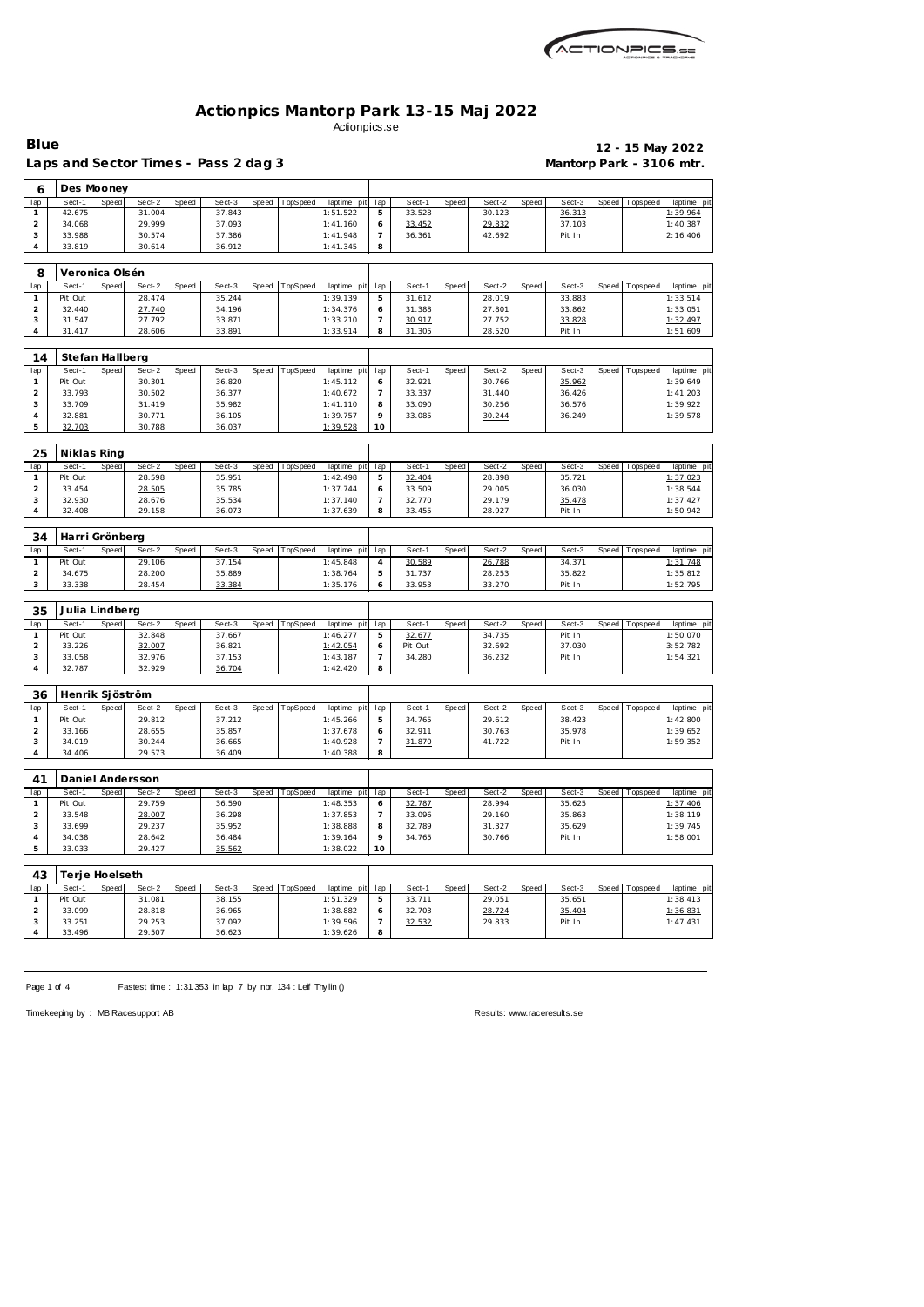

Laps and Sector Times - Pass 2 dag 3 **Mantorp Park - 3106 mtr.** 

 **Maziar Parsi-Boomy**

# **Blue 12 - 15 May 2022**

| lap                 | Sect-1            | Speed | Sect-2           | Speed | Sect-3           | Speed | TopSpeed | laptime pit             | lap            | Sect-1           | <b>Speed</b> | Sect-2           | Speed | Sect-3           |       | Speed Topspeed | laptime pi             |
|---------------------|-------------------|-------|------------------|-------|------------------|-------|----------|-------------------------|----------------|------------------|--------------|------------------|-------|------------------|-------|----------------|------------------------|
| $\mathbf{1}$        | Pit Out           |       | 32.023           |       | 38.198           |       |          | 1:49.758                | 5              | 32.495           |              | 29.573           |       | 35.592           |       |                | 1:37.660               |
| $\overline{c}$      | 33.765            |       | 30.917           |       | 39.762           |       |          | 1:44.444                | 6              | 32.375           |              | 29.341           |       | 35.225           |       |                | 1:36.941               |
| 3                   | 34.670            |       | 31.804           |       | 38.089           |       |          | 1:44.563                | $\overline{7}$ | 31.852           |              | 30.459           |       | Pit In           |       |                | 1:44.309               |
| $\overline{4}$      | 33.202            |       | 30.038           |       | 36.266           |       |          | 1:39.506                | 8              |                  |              |                  |       |                  |       |                |                        |
|                     |                   |       |                  |       |                  |       |          |                         |                |                  |              |                  |       |                  |       |                |                        |
| 59                  | Kevin Cederferm   |       |                  |       |                  |       |          |                         |                |                  |              |                  |       |                  |       |                |                        |
|                     |                   |       |                  |       |                  |       |          |                         |                |                  |              |                  |       |                  |       |                |                        |
| lap                 | Sect-1            | Speed | Sect-2           | Speed | Sect-3           | Speed | TopSpeed | laptime pit             | lap            | Sect-1           | Speed        | Sect-2           | Speed | Sect-3           | Speed | T ops pee d    | laptime pi             |
| $\mathbf{1}$        | Pit Out           |       | 33.595           |       | 36.123           |       |          | 1:47.338                | 6              | 30.804           |              | 29.361           |       | 33.821           |       |                | 1:33.986               |
| $\overline{a}$      | 31.641            |       | 30.426           |       | 36.549           |       |          | 1:38.616                | $\overline{7}$ | 30.312           |              | 29.210           |       | 34.691           |       |                | 1:34.213               |
| 3                   | 31.870            |       | 30.255           |       | 34.169           |       |          | 1:36.294                | 8              | 32.427           |              | 28.872           |       | 34.138           |       |                | 1:35.437               |
| $\sqrt{4}$          | 31.407            |       | 30.463           |       | 33.691           |       |          | 1:35.561                | 9              | 30.665           |              | 30.390           |       | 34.525           |       |                | 1:35.580               |
| 5                   | 31.335            |       | 30.637           |       | 35.557           |       |          | 1:37.529                | 10             |                  |              |                  |       |                  |       |                |                        |
|                     |                   |       |                  |       |                  |       |          |                         |                |                  |              |                  |       |                  |       |                |                        |
| 61                  | Fredrik Grunte    |       |                  |       |                  |       |          |                         |                |                  |              |                  |       |                  |       |                |                        |
| lap                 | Sect-1            | Speed | Sect-2           | Speed | Sect-3           | Speed | TopSpeed | laptime pit             | lap            | Sect-1           | <b>Speed</b> | Sect-2           | Speed | Sect-3           | Speed | Tops pee d     | laptime pi             |
| $\mathbf{1}$        | Pit Out           |       | 32.204           |       | 36.503           |       |          | 1:46.477                | 6              | 33.934           |              | 30.221           |       | 36.297           |       |                | 1:40.452               |
| $\overline{a}$      | 34.081            |       | 32.769           |       | 35.468           |       |          | 1:42.318                | $\overline{7}$ | 36.634           |              | 29.575           |       | 35.117           |       |                | 1: 41.326              |
| 3                   | 34.085            |       | 32.191           |       | 36.486           |       |          | 1:42.762                | 8              | 32.354           |              | 29.542           |       | 33.848           |       |                | 1:35.744               |
| $\sqrt{4}$          | 34.492            |       | 33.420           |       | 35.940           |       |          | 1:43.852                | 9              | 32.836           |              | 28.742           |       | Pit In           |       |                | 1:43.124               |
| 5                   | 33.887            |       | 32.480           |       | 35.678           |       |          | 1:42.045                | 10             |                  |              |                  |       |                  |       |                |                        |
|                     |                   |       |                  |       |                  |       |          |                         |                |                  |              |                  |       |                  |       |                |                        |
| 63                  | Magnus Jifors     |       |                  |       |                  |       |          |                         |                |                  |              |                  |       |                  |       |                |                        |
|                     |                   |       |                  |       |                  | Speed |          |                         |                |                  |              |                  |       |                  |       |                |                        |
| lap<br>$\mathbf{1}$ | Sect-1<br>Pit Out | Speed | Sect-2<br>30.608 | Speed | Sect-3<br>37.226 |       | TopSpeed | laptime pit<br>1:47.942 | lap            | Sect-1<br>32.048 | Speed        | Sect-2<br>29.249 | Speed | Sect-3<br>35.018 | Speed | Tops peed      | laptime pi<br>1:36.315 |
|                     |                   |       |                  |       |                  |       |          |                         | 6              |                  |              |                  |       |                  |       |                |                        |
| $\overline{a}$<br>3 | 34.309<br>33.184  |       | 30.445<br>29.775 |       | 36.099           |       |          | 1:40.853                | $\overline{7}$ | 31.948<br>32.123 |              | 29.173<br>29.052 |       | 34.987           |       |                | 1:36.108               |
|                     |                   |       |                  |       | 35.610           |       |          | 1:38.569                | 8<br>9         | 32.318           |              |                  |       | 35.303           |       |                | 1:36.478               |
| $\overline{4}$<br>5 | 32.121            |       | 28.609           |       | 34.870           |       |          | 1:35.600                | 10             |                  |              | 29.216           |       | 35.084           |       |                | 1:36.618               |
|                     | 31.876            |       | 28.852           |       | 34.963           |       |          | 1:35.691                |                |                  |              |                  |       |                  |       |                |                        |
|                     |                   |       |                  |       |                  |       |          |                         |                |                  |              |                  |       |                  |       |                |                        |
|                     |                   |       |                  |       |                  |       |          |                         |                |                  |              |                  |       |                  |       |                |                        |
| 64                  | Lars-Johan Lindh  |       |                  |       |                  |       |          |                         |                |                  |              |                  |       |                  |       |                |                        |
| lap                 | Sect-1            | Speed | Sect-2           | Speed | Sect-3           | Speed | TopSpeed | laptime pit             | lap            | Sect-1           | Speed        | Sect-2           | Speed | Sect-3           | Speed | Tops peed      | laptime pit            |
| $\mathbf{1}$        | Pit Out           |       | 27.840           |       | 34.357           |       |          | 1:38.143                | 6              | 30.861           |              | 28.096           |       | 33.692           |       |                | 1:32.649               |
| $\overline{a}$      | 32.433            |       | 28.035           |       | 33.987           |       |          | 1:34.455                | $\overline{7}$ | 30.788           |              | 27.718           |       | 33.755           |       |                | 1:32.261               |
| 3                   | 31.584            |       | 28.475           |       | 35.652           |       |          | 1:35.711                | 8              | 31.007           |              | 28.316           |       | 35.230           |       |                | 1:34.553               |
| $\sqrt{4}$          | 31.490            |       | 28.107           |       | 33.934           |       |          | 1:33.531                | 9              | 31.255           |              | 28.171           |       | 34.415           |       |                | 1:33.841               |
| 5                   | 31.079            |       | 28.049           |       | 33.921           |       |          | 1:33.049                | 10             | 31.331           |              | 29.348           |       | Pit In           |       |                | 1:49.838               |
|                     |                   |       |                  |       |                  |       |          |                         |                |                  |              |                  |       |                  |       |                |                        |
| 68                  | Martin Ericsson   |       |                  |       |                  |       |          |                         |                |                  |              |                  |       |                  |       |                |                        |
| lap                 | Sect-1            | Speed | Sect-2           | Speed | Sect-3           | Speed | TopSpeed | laptime pit             | lap            | Sect-1           | Speed        | $Sect-2$         | Speed | Sect-3           | Speed | Tops peed      | laptime pi             |
| 1                   | Pit Out           |       | 30.548           |       | 37.214           |       |          | 1:46.723                | 6              | 32.958           |              | 30.135           |       | 37.118           |       |                | 1:40.211               |
| $\overline{c}$      | 32.687            |       | 29.875           |       | 36.331           |       |          | 1:38.893                | $\overline{7}$ | 32.806           |              | 31.029           |       | 35.468           |       |                | 1:39.303               |
| 3                   |                   |       | 30.094           |       |                  |       |          | 1:37.215                | 8              | 32.442           |              | 29.360           |       | 35.216           |       |                |                        |
|                     | 31.923            |       |                  |       | 35.198           |       |          |                         | $\circ$        |                  |              |                  |       |                  |       |                | 1:37.018               |
| $\sqrt{4}$<br>5     | 32.773<br>33.838  |       | 29.805           |       | 36.391<br>38.670 |       |          | 1:38.969<br>1:41.717    | 10             | 33.658           |              | 34.085           |       | Pit In           |       |                | 2:01.568               |
|                     |                   |       | 29.209           |       |                  |       |          |                         |                |                  |              |                  |       |                  |       |                |                        |
|                     |                   |       |                  |       |                  |       |          |                         |                |                  |              |                  |       |                  |       |                |                        |
| 76                  | Mikael Nilsson    |       |                  |       |                  |       |          |                         |                |                  |              |                  |       |                  |       |                |                        |
| lap                 | Sect-1            | Speed | Sect-2           | Speed | Sect-3           | Speed | TopSpeed | laptime pit             | lap            | Sect-1           | Speed        | Sect-2           | Speed | Sect-3           | Speed | Tops peed      | laptime pit            |
| $\mathbf{1}$        | Pit Out           |       | 30.545           |       | 37.480           |       |          | 1:48.907                | 6              | 33.849           |              | 31.419           |       | 36.851           |       |                | 1:42.119               |
| $\overline{c}$      | 33.215            |       | 31.540           |       | 37.194           |       |          | 1:41.949                | $\overline{7}$ | 34.829           |              | 31.441           |       | 36.243           |       |                | 1:42.513               |
| 3                   | 33.240            |       | 29.632           |       | 36.917           |       |          | 1:39.789                | 8              | 32.014           |              | 30.078           |       | 35.651           |       |                | 1:37.743               |
| $\sqrt{4}$          | 33.739            |       | 31.011           |       | 36.586           |       |          | 1:41.336                | $\circ$        | 33.031           |              | 32.714           |       | Pit In           |       |                | 1:59.469               |
| 5                   | 33.662            |       | 30.734           |       | 38.110           |       |          | 1:42.506                | 10             |                  |              |                  |       |                  |       |                |                        |
| $\rightarrow$       | $\sim$ $\sim$     |       |                  |       |                  |       |          |                         |                |                  |              |                  |       |                  |       |                |                        |

|     |         |       | Peter Henningsson |       |        |       |          |                 |     |        |       |        |       |        |         |           |             |
|-----|---------|-------|-------------------|-------|--------|-------|----------|-----------------|-----|--------|-------|--------|-------|--------|---------|-----------|-------------|
| lap | Sect-1  | Speed | Sect-2            | Speed | Sect-3 | Speed | TopSpeed | laptime<br>pitl | lap | Sect-1 | Speed | Sect-2 | Speed | Sect-3 | Speed I | Tops peed | laptime pit |
|     | Pit Out |       | 28.532            |       | 36.614 |       |          | 1:42.489        |     | 32.557 |       | 28.045 |       | 34.845 |         |           | 1:35.447    |
|     | 33.159  |       | 26.979            |       | 34.952 |       |          | 1:35.090        |     | 31.925 |       | 27.969 |       | 34.675 |         |           | 1:34.569    |
|     | 32.762  |       | 28.757            |       | 35.153 |       |          | 1:36.672        | я   | 32.017 |       | 28.191 |       | 34.624 |         |           | 1:34.832    |
|     | 32.399  |       | 28.354            |       | 35.156 |       |          | 1:35.909        |     | 31.461 |       | 27.534 |       | 35.764 |         |           | 1:34.759    |
|     | 32.831  |       | 27.484            |       | 34.946 |       |          | 1:35.261        | 10  | 31.505 |       | 30.093 |       | Pit In |         |           | 1:39.451    |

Page 2 of 4 Fastest time : 1:31.353 in lap 7 by nbr. 134 : Leif Thy lin ()

Timekeeping by : MB Racesupport AB Results:<www.raceresults.se>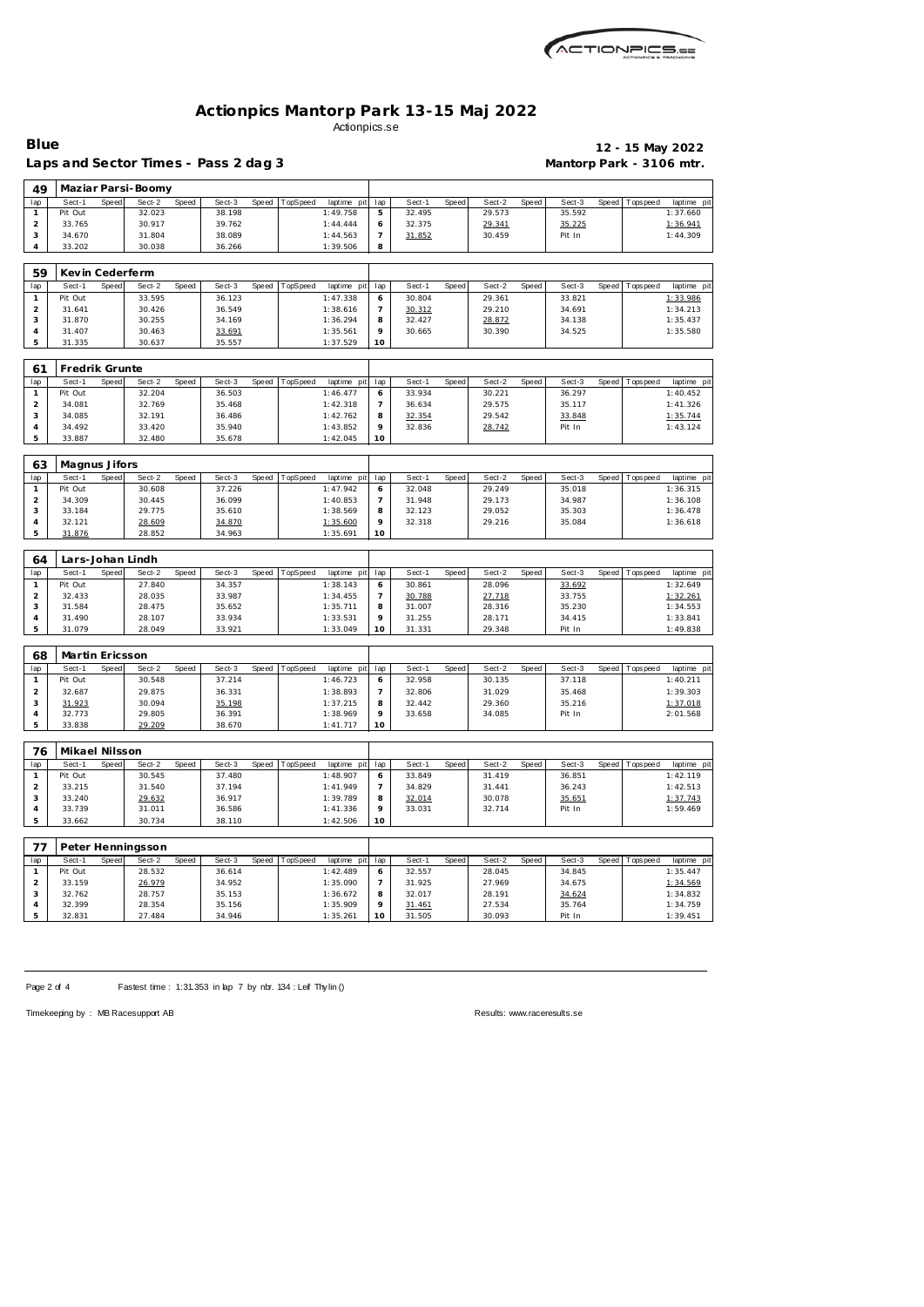

| Laps and Sector Times - Pass 2 dag 3 | Mantorp Park - 3106 mtr. |
|--------------------------------------|--------------------------|

## **Blue 12 - 15 May 2022**

| 89                  |                   |              | Jimmy Kvarnström   |       |                  |       |          |                      |                     |                  |       |                  |       |                  |       |                 |                        |
|---------------------|-------------------|--------------|--------------------|-------|------------------|-------|----------|----------------------|---------------------|------------------|-------|------------------|-------|------------------|-------|-----------------|------------------------|
| lap                 | Sect-1            | Speed        | Sect-2             | Speed | Sect-3           | Speed | TopSpeed | laptime pit          | lap                 | Sect-1           | Speed | Sect-2           | Speed | Sect-3           | Speed | Tops peed       | laptime pi             |
| $\mathbf{1}$        | 36.414            |              | 27.985             |       | 35.507           |       |          | 1:39.906             | 6                   | 32.401           |       | 28.641           |       | 35.089           |       |                 | 1:36.131               |
| $\overline{c}$      | 32.345            |              | 27.949             |       | 35.635           |       |          | 1:35.929             | $\overline{7}$      | 33.123           |       | 30.794           |       | 35.385           |       |                 | 1:39.302               |
| 3                   | 32.311            |              | 27.939             |       | 34.928           |       |          | 1:35.178             | 8                   | 32.351           |       | 29.005           |       | 35.845           |       |                 | 1:37.201               |
| $\sqrt{4}$          | 31.728            |              | 28.845             |       | 35.417           |       |          | 1:35.990             | 9                   | 33.348           |       | 30.297           |       | Pit In           |       |                 | 1:50.098               |
| 5                   | 32.148            |              | 27.724             |       | 35.481           |       |          | 1:35.353             | 10                  |                  |       |                  |       |                  |       |                 |                        |
|                     |                   |              |                    |       |                  |       |          |                      |                     |                  |       |                  |       |                  |       |                 |                        |
| 94                  |                   |              | Jan-Whilly Jansson |       |                  |       |          |                      |                     |                  |       |                  |       |                  |       |                 |                        |
| lap                 | Sect-1            | Speed        | Sect-2             | Speed | Sect-3           | Speed | TopSpeed | laptime pit          | lap                 | Sect-1           | Speed | Sect-2           | Speed | Sect-3           | Speed | T ops pee d     | laptime pi             |
| $\mathbf{1}$        | Pit Out           |              | 29.506             |       | 37.556           |       |          | 1:49.142             | 6                   | 32.854           |       | 27.996           |       | 35.939           |       |                 | 1:36.789               |
| $\overline{c}$      | 33.257            |              | 29.753             |       | 36.668           |       |          | 1:39.678             | $\overline{7}$      | 32.974           |       | 28.871           |       | 36.541           |       |                 | 1:38.386               |
| 3                   | 32.604            |              | 29.281             |       | 37.156           |       |          | 1:39.041             | 8                   | 32.722           |       | 29.103           |       | 37.121           |       |                 | 1:38.946               |
| $\sqrt{4}$          | 33.384            |              | 29.609             |       | 36.635           |       |          | 1:39.628             | 9                   | 32.947           |       | 28.865           |       | 36.548           |       |                 | 1:38.360               |
| 5                   | 33.481            |              | 28.733             |       | 36.127           |       |          | 1:38.341             | 10                  |                  |       |                  |       |                  |       |                 |                        |
|                     |                   |              |                    |       |                  |       |          |                      |                     |                  |       |                  |       |                  |       |                 |                        |
| 108                 | Johan Borg        |              |                    |       |                  |       |          |                      |                     |                  |       |                  |       |                  |       |                 |                        |
| lap                 | Sect-1            | Speed        | Sect-2             | Speed | Sect-3           | Speed | TopSpeed | laptime pit          | lap                 | Sect-1           | Speed | Sect-2           | Speed | Sect-3           | Speed | T ops pee d     | laptime pi             |
| $\mathbf{1}$        | Pit Out           |              | 29.658             |       | 37.379           |       |          | 1:48.538             | 6                   | 33.851           |       | 27.846           |       | 34.744           |       |                 | 1:36.441               |
| $\overline{c}$<br>3 | 34.680<br>33.159  |              | 29.390<br>28.736   |       | 35.985<br>36.401 |       |          | 1:40.055<br>1:38.296 | $\overline{7}$<br>8 | 31.943<br>33.200 |       | 27.653<br>27.940 |       | 35.436<br>36.729 |       |                 | 1:35.032<br>1:37.869   |
| $\overline{4}$      | 33.492            |              | 29.061             |       | 36.467           |       |          | 1:39.020             | 9                   | 33.216           |       | 28.694           |       | 35.561           |       |                 | 1:37.471               |
| 5                   | 33.624            |              | 29.501             |       | 36.020           |       |          | 1:39.145             | 10                  |                  |       |                  |       |                  |       |                 |                        |
|                     |                   |              |                    |       |                  |       |          |                      |                     |                  |       |                  |       |                  |       |                 |                        |
| 122                 | Fredrik Karlsson  |              |                    |       |                  |       |          |                      |                     |                  |       |                  |       |                  |       |                 |                        |
| lap                 | Sect-1            | Speed        | Sect-2             | Speed | Sect-3           | Speed | TopSpeed | laptime pit          | lap                 | Sect-1           | Speed | Sect-2           | Speed | Sect-3           | Speed | Tops peed       | laptime pi             |
| $\mathbf{1}$        | Pit Out           |              | 30.794             |       | 37.437           |       |          | 1:49.614             | 6                   | 32.404           |       | 28.154           |       | 35.695           |       |                 | 1:36.253               |
| $\sqrt{2}$          | 33.889            |              | 28.016             |       | 36.123           |       |          | 1:38.028             | $\overline{7}$      | 33.087           |       | 31.063           |       | 35.225           |       |                 | 1:39.375               |
| 3                   | 33.141            |              | 29.106             |       | 36.852           |       |          | 1:39.099             | 8                   | 32.850           |       | 28.532           |       | 35.506           |       |                 | 1:36.888               |
| $\sqrt{4}$          | 33.651            |              | 28.172             |       | 36.109           |       |          | 1:37.932             | 9                   | 33.626           |       | 31.432           |       | Pit In           |       |                 | 1:59.874               |
| 5                   | 33.185            |              | 28.408             |       | 35.075           |       |          | 1:36.668             | 10                  |                  |       |                  |       |                  |       |                 |                        |
|                     |                   |              |                    |       |                  |       |          |                      |                     |                  |       |                  |       |                  |       |                 |                        |
| 123                 | Jimmy Larsson     |              |                    |       |                  |       |          |                      |                     |                  |       |                  |       |                  |       |                 |                        |
| lap<br>$\mathbf{1}$ | Sect-1            | <b>Speed</b> | Sect-2<br>29.221   | Speed | Sect-3<br>37.754 | Speed | TopSpeed | laptime pit          | lap                 | Sect-1<br>33.253 | Speed | Sect-2<br>28.287 | Speed | Sect-3           | Speed | T ops pee d     | laptime pi<br>1:37.010 |
| $\mathbf 2$         | Pit Out<br>34.201 |              | 28.586             |       | 36.912           |       |          | 1:46.042<br>1:39.699 | 6<br>$\overline{7}$ | 33.583           |       | 29.614           |       | 35.470<br>36.171 |       |                 | 1:39.368               |
| 3                   | 34.513            |              | 29.099             |       | 36.773           |       |          | 1:40.385             | 8                   | 33.522           |       | 28.248           |       | 35.395           |       |                 | 1:37.165               |
| $\overline{4}$      | 33.702            |              | 28.567             |       | 35.434           |       |          | 1:37.703             | 9                   | 33.694           |       | 30.867           |       | Pit In           |       |                 | 1:58.980               |
| 5                   | 33.180            |              | 28.222             |       | 35.721           |       |          | 1:37.123             | 10                  |                  |       |                  |       |                  |       |                 |                        |
|                     |                   |              |                    |       |                  |       |          |                      |                     |                  |       |                  |       |                  |       |                 |                        |
| 124                 | Samuel Oluma      |              |                    |       |                  |       |          |                      |                     |                  |       |                  |       |                  |       |                 |                        |
| lap                 | Sect-1            | Speed        | Sect-2             | Speed | Sect-3           | Speed | TopSpeed | laptime pit          | lap                 | Sect-1           | Speed | Sect-2           | Speed | Sect-3           | Speed | Tops peed       | laptime pi             |
| $\mathbf{1}$        | 39.660            |              | 32.322             |       | 37.546           |       |          | 1:49.528             | 6                   | 32.513           |       | 29.319           |       | 35.394           |       |                 | 1:37.226               |
| $\overline{a}$      | 33.153            |              | 29.246             |       | 36.371           |       |          | 1:38.770             | $\overline{7}$      | 31.914           |       | 30.867           |       | 35.300           |       |                 | 1:38.081               |
| 3                   | 34.754            |              | 29.814             |       | 36.822           |       |          | 1:41.390             | 8                   | 32.244           |       | 29.691           |       | 35.407           |       |                 | 1:37.342               |
| $\overline{4}$      | 33.276            |              | 29.064             |       | 35.302           |       |          | 1:37.642             | 9                   | 33.485           |       | 32.635           |       | Pit In           |       |                 | 1:58.470               |
| 5                   | 32.588            |              | 28.855             |       | 35.228           |       |          | 1:36.671             | 10                  |                  |       |                  |       |                  |       |                 |                        |
|                     |                   |              |                    |       |                  |       |          |                      |                     |                  |       |                  |       |                  |       |                 |                        |
| 134                 | Leif Thylin       |              |                    |       |                  |       |          |                      |                     |                  |       |                  |       |                  |       |                 |                        |
| lap                 | Sect-1            | Speed        | Sect-2             | Speed | Sect-3           | Speed | TopSpeed | laptime pit          | lap                 | Sect-1           | Speed | Sect-2           | Speed | Sect-3           | Speed | <b>Topspeed</b> | laptime pit            |
| $\mathbf{1}$        | Pit Out           |              | 29.270             |       | 34.441           |       |          | 1:39.991             | 5                   | 30.985           |       | 27.573           |       | 33.247           |       |                 | 1:31.805               |
| $\overline{a}$      | 32.085            |              | 28.137             |       | 33.879           |       |          | 1:34.101             | 6                   | 31.132           |       | 27.766           |       | 33.292           |       |                 | 1:32.190               |
| 3                   | 31.431            |              | 27.787             |       | 33.324           |       |          | 1:32.542             | $\overline{7}$      | 30.539           |       | 27.594           |       | 33.220           |       |                 | 1:31.353               |
| $\overline{4}$      | 31.205            |              | 27.659             |       | 33.414           |       |          | 1:32.278             | 8                   | 31.435           |       | 27.792           |       | Pit In           |       |                 | 1:41.337               |
| 136                 | Han-Chul Lee      |              |                    |       |                  |       |          |                      |                     |                  |       |                  |       |                  |       |                 |                        |
| lap                 | Sect-1            | Speed        | Sect-2             | Speed | Sect-3           | Speed | TopSpeed | laptime pit          | lap                 | Sect-1           | Speed | Sect-2           | Speed | Sect-3           | Speed | <b>Topspeed</b> | laptime pi             |
| $\mathbf{1}$        | Pit Out           |              | 29.485             |       | 36.149           |       |          | 1:47.414             | 6                   | 31.456           |       | 28.733           |       | 34.072           |       |                 | 1:34.261               |
| $\overline{a}$      | 33.549            |              | 28.048             |       | 35.502           |       |          | 1:37.099             | $\overline{7}$      | 31.530           |       | 27.588           |       | 34.930           |       |                 | 1:34.048               |
| 3                   | 32.148            |              | 29.504             |       | 36.322           |       |          | 1:37.974             | 8                   | 31.730           |       | 27.517           |       | 33.892           |       |                 | 1:33.139               |
| $\overline{4}$      | 31.950            |              | 28.243             |       | 34.702           |       |          | 1:34.895             | 9                   | 31.543           |       | 27.508           |       | 34.023           |       |                 | 1:33.074               |

Page 3 of 4 Fastest time : 1:31.353 in lap 7 by nbr. 134 : Leif Thy lin ()

31.495 27.965 34.225 1:33.685

Timekeeping by : MB Racesupport AB Results:<www.raceresults.se>

 31.543 <u>27.508</u> 34.023 1:33.074 32.295 28.968 Pit In 1:44.832